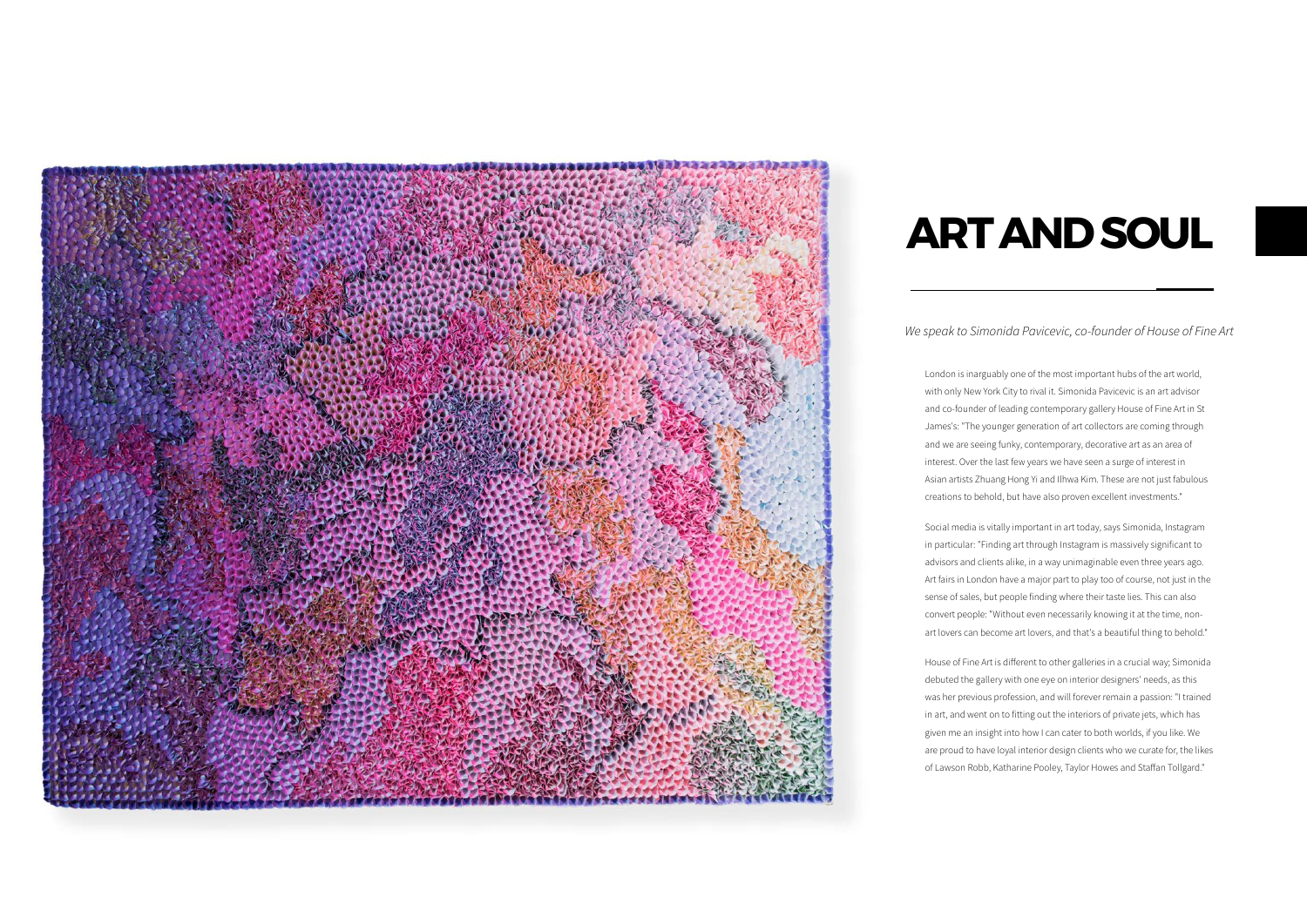

Simonida is patent about where House of Fine Art's advantage lies: "Most art inhabits the home, and if you're trained to have an eye for what works, you're a step closer to realising clients' dreams. Our customers travel the world and see beauty all over it; my job is to homogenise the two, and I have a love for it that transcends the business side of what we do. I'd be as bold to say that it's our integrity in melding art and design within a designated space. It makes my heart sing when it works, and I'd like to think that's apparent, furthermore reflected, in clients' reactions to our work."

One artist that summarises this melting pot is Camille Hannah: "Her genius melds old masters' broad and bold shoulder strokes with a simplicity that is quintessentially modern and contemporary. We had a visitor to the gallery, whom I cannot name, but is a major player in interior design, and is picky beyond belief, in a way I admire. He fell head over heels for her work. Javier Léon Pérez is another young wonder that interior designers are bowled over by: "His work initially seems simple and modern, but it has aspects of geology, fossils, the gravitational layering of history. It talks to the old soul in us, despite appearing a simple concept at first.

Ilhwa Kim's intricacy is stunning to behold, I was fascinated by her work the second I clapped eyes on it. The concept of seeds in the universe, not to mention her use of hearts within that universe, has a romance that escapes the vast majority of contemporary artists. Her use of colour varies a lot, making her adaptable to different interior colour schemes. It's a humbling honour to work with such eminent talent, and I'm so proud to place their work in spaces that merit it."